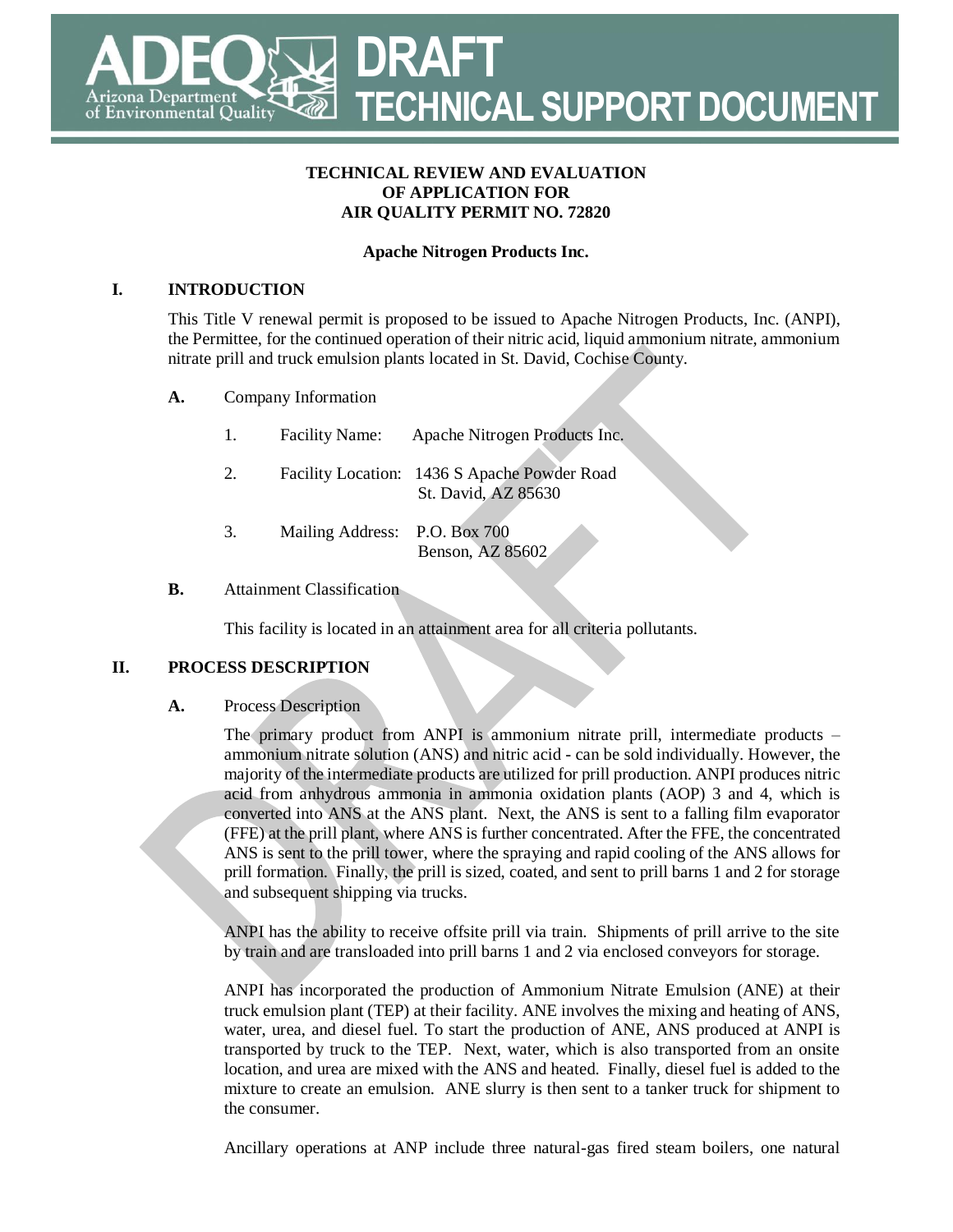

gas/diesel fuel fired electric power generating engine, a cooling tower, a diesel fired air compressor, and a gasoline dispensing facility (GDF) for distribution of gasoline to plant vehicles.

**B.** Control Devices

The facility uses the following air pollution control equipment to minimize emissions from various processes:

- 1. A hydrogen peroxide system is used in absorption towers to minimize nitrogen oxides emissions during startups of AOP-3 and AOP-4
- 2. A selective catalytic reduction (SCR) system is used at the AOP-3 tail gas system to reduce nitrogen oxide emissions.
- 3. A high efficiency wet scrubber is utilized to remove ammonia and ammonium nitrate, expressed as particulate matter, from the neutralizer exhaust gases.
- 4. An ammonium nitrate (AN) reclaim unit (scrubber) for the collection of ammonium nitrate from the dryers in the prill plant as well as the treatment of a portion of gases from the (FFE).
- 5. A boot-lift connector system for the reduction of particulate matter (PM) emissions during transloading of prill.
- 6. A flexible chute system for the reduction of PM emissions during loading of trucks with prill product.
- 7. A packed bed scrubber is installed on the vents of the nitric acid storage tanks for minimizing nitrogen oxides  $(NO<sub>X</sub>)$  emissions.
- 8. Hydrogen peroxide injections into the nitric acid stream into the storage tank for minimizing nitrogen oxides (NOx) emissions.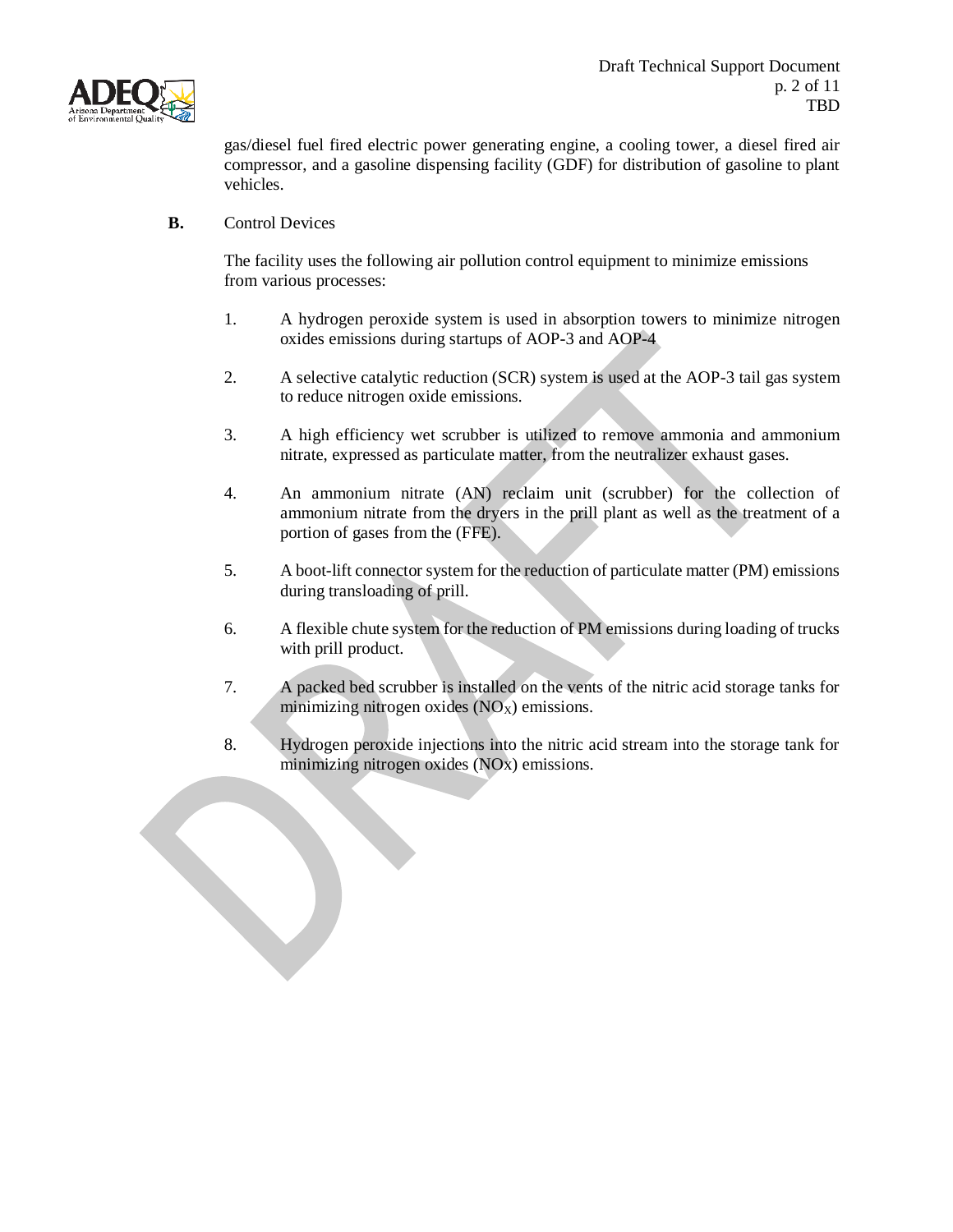

#### **III. EMISSIONS**

The emissions calculations for the permit review process relied upon emission factors drawn from the EPA's Compilation of Air Pollution Emission Factors (AP-42); California Emission Inventory Development and Reporting System; 40 CFR Part 98, Subpart C, Tables C-1 and C-2 for GHG emissions; EPA TANKS Program; performance testing, and CEMS data. Estimated emissions are tabulated in the table below:

| <b>Pollutant</b>                  | <b>Emissions</b> |  |
|-----------------------------------|------------------|--|
|                                   | (tons per year)  |  |
| <b>PM</b>                         | 328.3            |  |
| $PM_{10}$                         | 191.5            |  |
| PM <sub>2.5</sub>                 | 118.4            |  |
| NO <sub>x</sub>                   | 258.1            |  |
| $\overline{\mathbf{C}}\mathbf{O}$ | 44.4             |  |
| SO <sub>2</sub>                   | 0.3              |  |
| <b>VOC</b>                        | 2.9              |  |
| <b>HAPs</b>                       | $1.0\,$          |  |
| <b>GHG</b>                        | 720,401.6        |  |
| (expressed as $CO2e$ )            |                  |  |

|  |  |  |  | <b>Table 1: Potential Emissions</b> |
|--|--|--|--|-------------------------------------|
|--|--|--|--|-------------------------------------|

### **IV. MINOR NEW SOURCE REVIEW**

During this renewal, ANPI did not modify any processes or equipment that would affect the emissions of any regulated NSR pollutant from the facility. Therefore, this renewal is not subject to minor NSR.

### **V. APPLICABLE REGULATIONS**

Table 2 displays the applicable requirements for each permitted piece of equipment along with an explanation of why the requirement is applicable.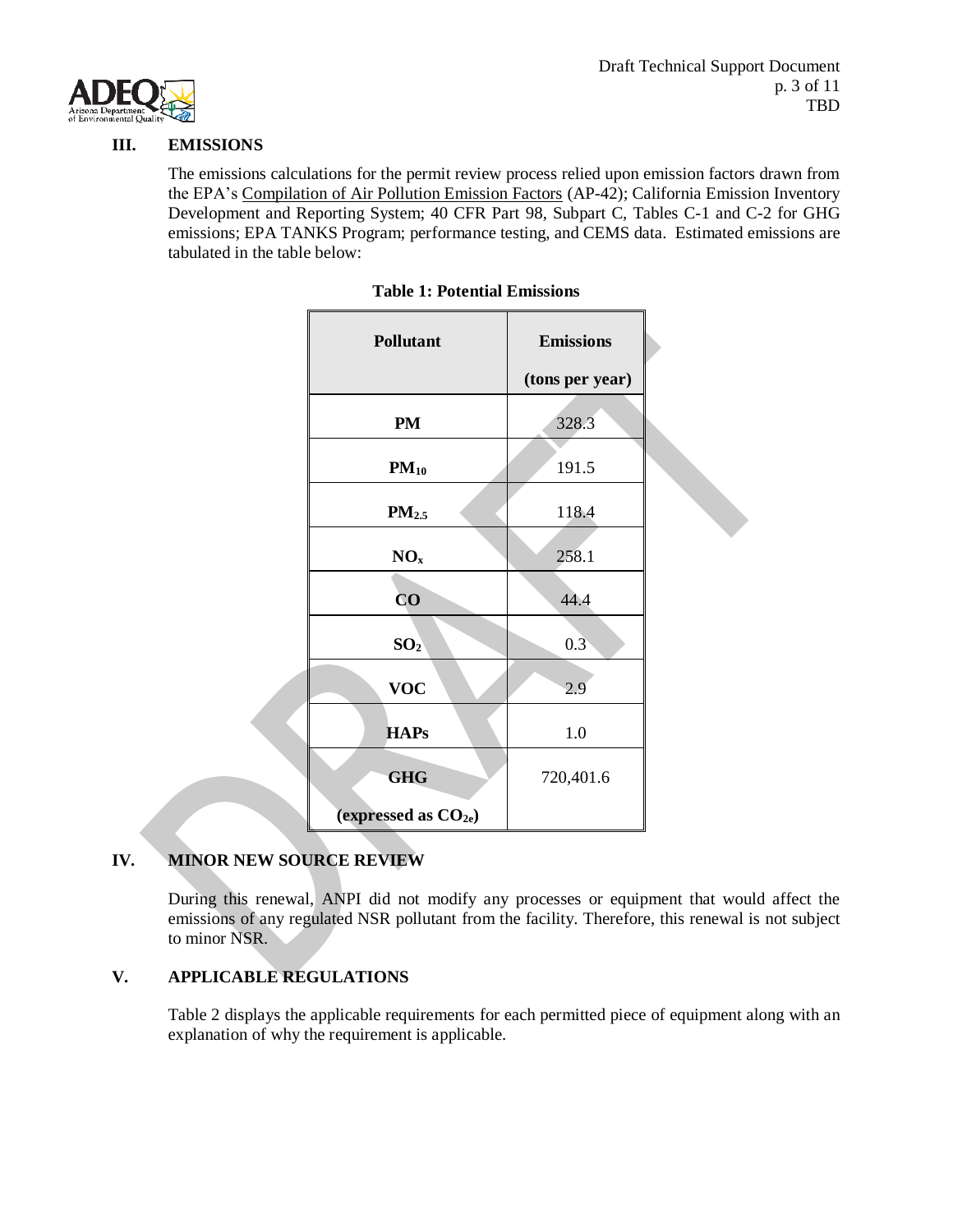

|                                                           |                                                    | abic 2. Vermeation of Applicable Regulations                                        |                                                                                                                                                                                                                                                                                                                                         |
|-----------------------------------------------------------|----------------------------------------------------|-------------------------------------------------------------------------------------|-----------------------------------------------------------------------------------------------------------------------------------------------------------------------------------------------------------------------------------------------------------------------------------------------------------------------------------------|
| Unit                                                      | <b>Control Device</b>                              | <b>Rule</b>                                                                         | <b>Discussion</b>                                                                                                                                                                                                                                                                                                                       |
| $AOP-3$                                                   | <b>Tail Gas</b><br>Catalytic<br>Reactor            | 40 CFR Part 60, Subpart G<br>Installation Permit No. 1229                           | The trigger date for 40 CFR<br>Subpart G is August 17, 1971.<br>AOP-3 was modified in 1992<br>and resumed operations in<br>1994.<br>A NO <sub>x</sub> emission limit of 37.67<br>tpy from Installation Permit<br>No. 1229.                                                                                                              |
| $AOP-4$                                                   | N/A                                                | 40 CFR Part 60, Subpart G                                                           | The trigger date for 40 CFR<br>Subpart G is August 17, 1971.<br>AOP-4 was constructed in<br>1978.                                                                                                                                                                                                                                       |
| <b>ANS-Neutralizer</b>                                    | Two Stage<br>Venturi/Packed<br><b>Bed Scrubber</b> | A.A.C. R18-2-730,<br>40 CFR 64 (Compliance<br><b>Assurance Monitoring -</b><br>CAM) | The plant is an unclassified<br>source subject to A.A.C. R18-<br>$2 - 730.$                                                                                                                                                                                                                                                             |
| Natural Gas-Fired Steam<br><b>Boilers and Superheater</b> | N/A                                                | A.A.C. R18-2-724                                                                    | The natural gas-fired industrial<br>equipment is subject to A.A.C.<br>R18-2-724                                                                                                                                                                                                                                                         |
| Diesel 350 hp air<br>compressor                           | <b>Crank Case</b><br>Vent                          | A.A.C. R18-2-719<br>40 CFR Part 63, Subpart<br>ZZZZ                                 | diesel-fired engine is<br>The<br>subject to A.A.C. R18-2-719,<br>existing stationary rotating<br>machinery standards.<br>The engine was built before<br>June 12, 2006, and, thus, is<br>subject to the existing area<br>source standards under for 40<br>CFR 63, Subpart ZZZZ for<br>reciprocating<br>internal<br>combustion engines.   |
| Natural Gas-Fired 830 hp<br><b>Electric Generator</b>     | N/A                                                | A.A.C. R18-2-719<br>40 CFR Part 63, Subpart<br><b>ZZZZ</b>                          | The natural gas-fired engine is<br>subject to A.A.C. R18-2-719,<br>existing stationary rotating<br>machinery standards.<br>The engine was built before<br>June 12, 2006, and, thus, is<br>subject to the existing area<br>source standards under for 40<br>CFR 63, Subpart ZZZZ for<br>reciprocating<br>internal<br>combustion engines. |

### **Table 2: Verification of Applicable Regulations**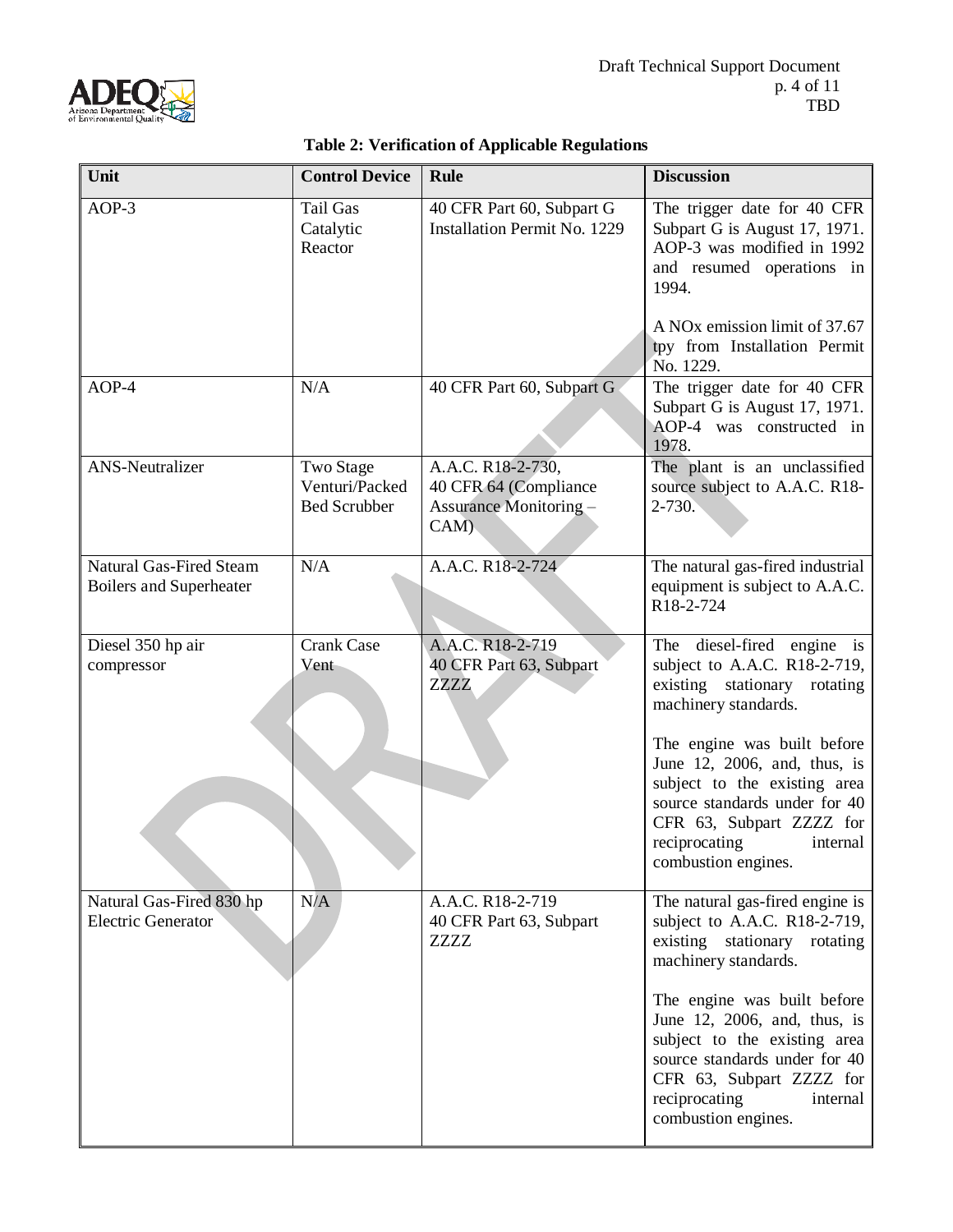

| Unit                                                                                | <b>Control Device</b>                                                                 | <b>Rule</b>                                | <b>Discussion</b>                                                                                                                       |
|-------------------------------------------------------------------------------------|---------------------------------------------------------------------------------------|--------------------------------------------|-----------------------------------------------------------------------------------------------------------------------------------------|
| Diesel 73 hp Fire Pump                                                              | N/A                                                                                   | 40 CFR Part 63, Subpart IIII               | The trigger date for 40 CFR<br>Part 60, Subpart IIII, is July 15,<br>The diesel-fire pump<br>2005.<br>was manufactured in 2009.         |
| Natural Gas-Fired 96-hp<br><b>Emergency Generator</b>                               | N/A                                                                                   | 40 CFR Part 60, Subpart JJJJ               | The engine was built after<br>January 1, 2009 and is subject<br>to 40 CFR 60, Subpart JJJJ.                                             |
| <b>Gasoline Storage Tank</b>                                                        | Submerged<br>filling device                                                           | A.A.C. R18-2-710                           | A.A.C.R18-2-710 is applicable<br>to storage tanks handling<br>petroleum liquids, and, hence,<br>applicable to gasoline storage<br>tank. |
| <b>Gasoline Dispensing</b><br>Facility                                              | N/A                                                                                   | 40 CFR Part 63, Subpart<br><b>CCCCCC</b>   | gasoline<br>dispensing<br>The<br>facility is subject to 40 CFR 63<br>Subpart CCCCCC.                                                    |
| Misc. Storage Tanks, Truck<br><b>Emulsion Plants</b> , and<br><b>Cooling Towers</b> | Acid storage<br>tanks: packed<br>bed scrubber;<br>hydrogen<br>peroxide<br>injections. | A.A.C. R18-2-730                           | These unclassified sources are<br>subject to A.A.C. R18-2-730.                                                                          |
| Fugitive dust sources                                                               | Water Trucks,<br>Dust-<br>Suppressants                                                | A.A.C. R18-2 Article 6<br>A.A.C. R18-2-702 | These standards are applicable<br>to all fugitive dust sources at<br>the facility.                                                      |
| <b>Spray Painting</b>                                                               | Enclosures                                                                            | A.A.C. R18-2-702<br>A.A.C. R18-2-727       | This standard is applicable to<br>any spray painting operation.                                                                         |
| Demolition/renovation<br>operations                                                 | N/A                                                                                   | A.A.C. R18-2-1101.A.8                      | This standard is applicable to<br>related<br>asbestos<br>any<br>demolition<br>renovation<br><sub>or</sub><br>operations.                |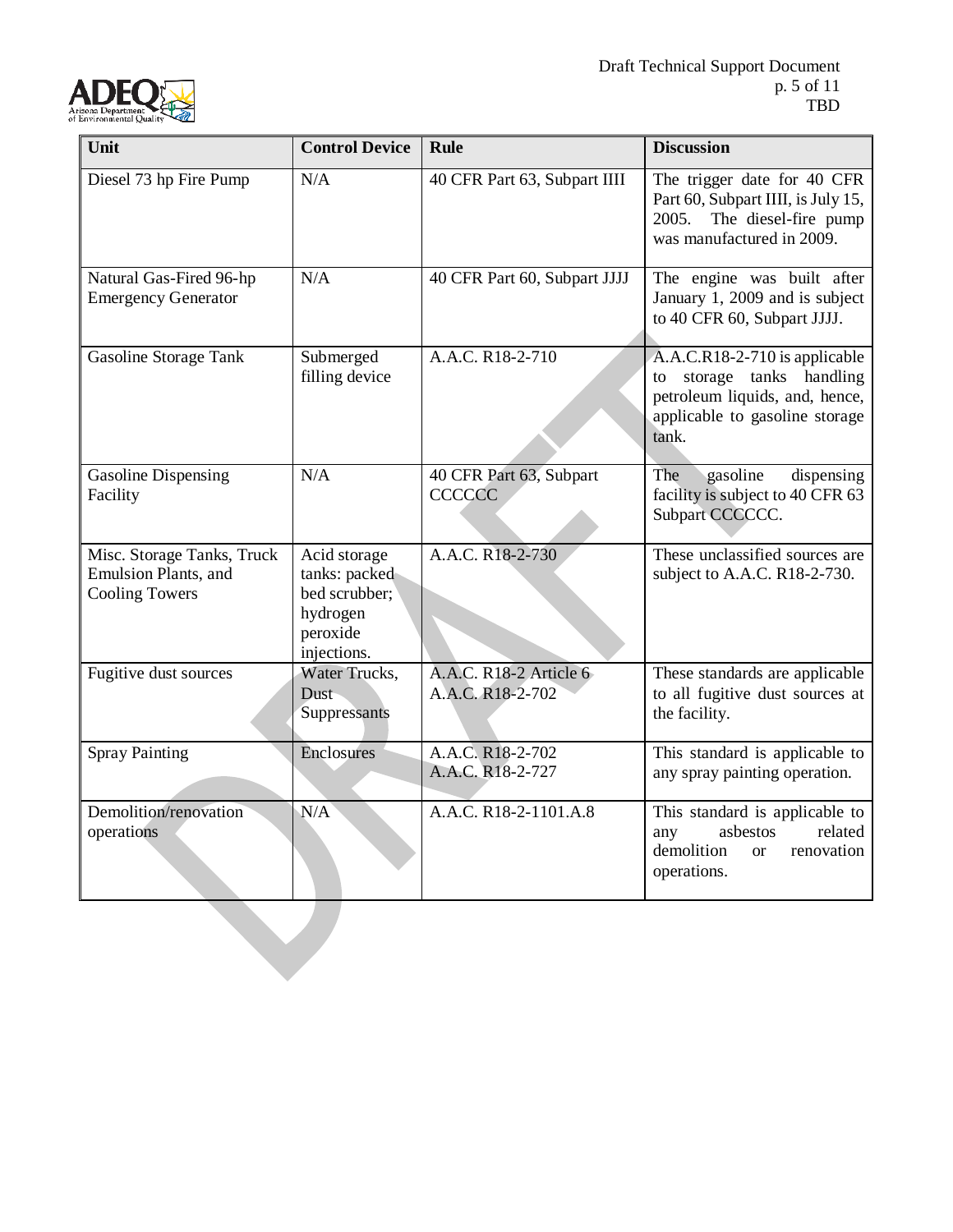

### **VI. PREVIOUS PERMIT CONDITIONS**

Permit No. 57484 was issued on February 6, 2013, for the continued operation of this facility. Table 3 below illustrates if a section in Permit No. 57484 was revised or deleted.

| <b>Section No.</b>     | <b>Determination</b>      |               | <b>Comments</b>                                                                                                                                                                                                                                                                                                                                                  |  |
|------------------------|---------------------------|---------------|------------------------------------------------------------------------------------------------------------------------------------------------------------------------------------------------------------------------------------------------------------------------------------------------------------------------------------------------------------------|--|
|                        | <b>Revised</b>            | <b>Delete</b> |                                                                                                                                                                                                                                                                                                                                                                  |  |
| Att. A.                | X                         |               | General Provisions - Revised to represent most recent template language.                                                                                                                                                                                                                                                                                         |  |
| Attachment B           |                           |               |                                                                                                                                                                                                                                                                                                                                                                  |  |
| Section I              | X                         |               | Revised to update facility wide opacity conditions and to list out specific<br>conditions for permit deviation reporting.                                                                                                                                                                                                                                        |  |
| Condition<br>ILC.1.b   | X                         |               | Revised to reflect a ton per year value for $NOX$ in AOP-3 instead of a pound<br>per hour limit.                                                                                                                                                                                                                                                                 |  |
| Condition<br>ILD       |                           | X             | The ammonia limit for AOP-3 was removed since performance testing over<br>the last permit term has shown emissions well below the permit limit.                                                                                                                                                                                                                  |  |
| Condition<br>III.B.1.b |                           | X             | Removed ammonium nitrate limit since the performance test data showed<br>emissions significantly lower than the emission limit. The facility will be<br>subject to the process weight rate equation already listed in the permit.                                                                                                                                |  |
| Condition<br>III.B.1.d | X                         |               | Moved condition from III.C.1.b and revised language to reflect A.A.C.<br>R18-2-730.D.                                                                                                                                                                                                                                                                            |  |
| Condition<br>III.C     |                           | X             | The ammonia limit for the liquid ammonium nitrate plant was removed<br>since performance testing over the last permit term has shown emissions<br>well below the permit limit.                                                                                                                                                                                   |  |
| Condition<br>IV.B.3    | $\mathbf X$               |               | Removed "baseline" language for visible emissions from this section.                                                                                                                                                                                                                                                                                             |  |
| Condition<br>IV.C.4    | $\mathbf X$               |               | Updated performance test requirements to require testing at or near the start<br>of a permit term, and then annually if the results of the performance test<br>indicate emissions greater than 50% of the emission standard. If the results<br>of the performance test indicate emissions 50% or below the standard, no<br>subsequent testing shall be required. |  |
| Condition<br>V.C.1.c   | X                         |               | Revised the condition to reflect the language in the A.A.C.                                                                                                                                                                                                                                                                                                      |  |
| Condition<br>VI.C.2    | X                         |               | Removed language for corrective actions and recordkeeping since<br>Attachment "A" covers excess emissions.                                                                                                                                                                                                                                                       |  |
| VI.C.3.c               | $\boldsymbol{\mathrm{X}}$ |               | Revised condition to remove the requirement to keep records of fuel<br>supplier certifications showing the lower heating value of the fuel.<br>Compliance will be determined by keeping records of the fuel used in all<br>the boilers and superheater.                                                                                                          |  |
| V.C.2.b                | $\boldsymbol{\mathrm{X}}$ |               | Updated opacity monitoring requirements to be done monthly.                                                                                                                                                                                                                                                                                                      |  |
| V.C.2.c                |                           | X             | Removed requirement to report excess emissions since it is covered by<br>excess emission reporting in Attachment "A."                                                                                                                                                                                                                                            |  |
| Section VI             | X                         |               | Revised to reflect emergency engine requirements for 40 CFR 63, Subpart<br>ZZZZ.                                                                                                                                                                                                                                                                                 |  |
| Section VII            | X                         |               | Revised to reflect emergency engine requirements for 40 CFR 60, Subpart<br>IIII.                                                                                                                                                                                                                                                                                 |  |
| Section VIII           | X                         |               | Revised to reflect emergency engine requirements for 40 CFR 60, Subpart<br>JJJJ.                                                                                                                                                                                                                                                                                 |  |

### **Table 3: Permit No. 57484**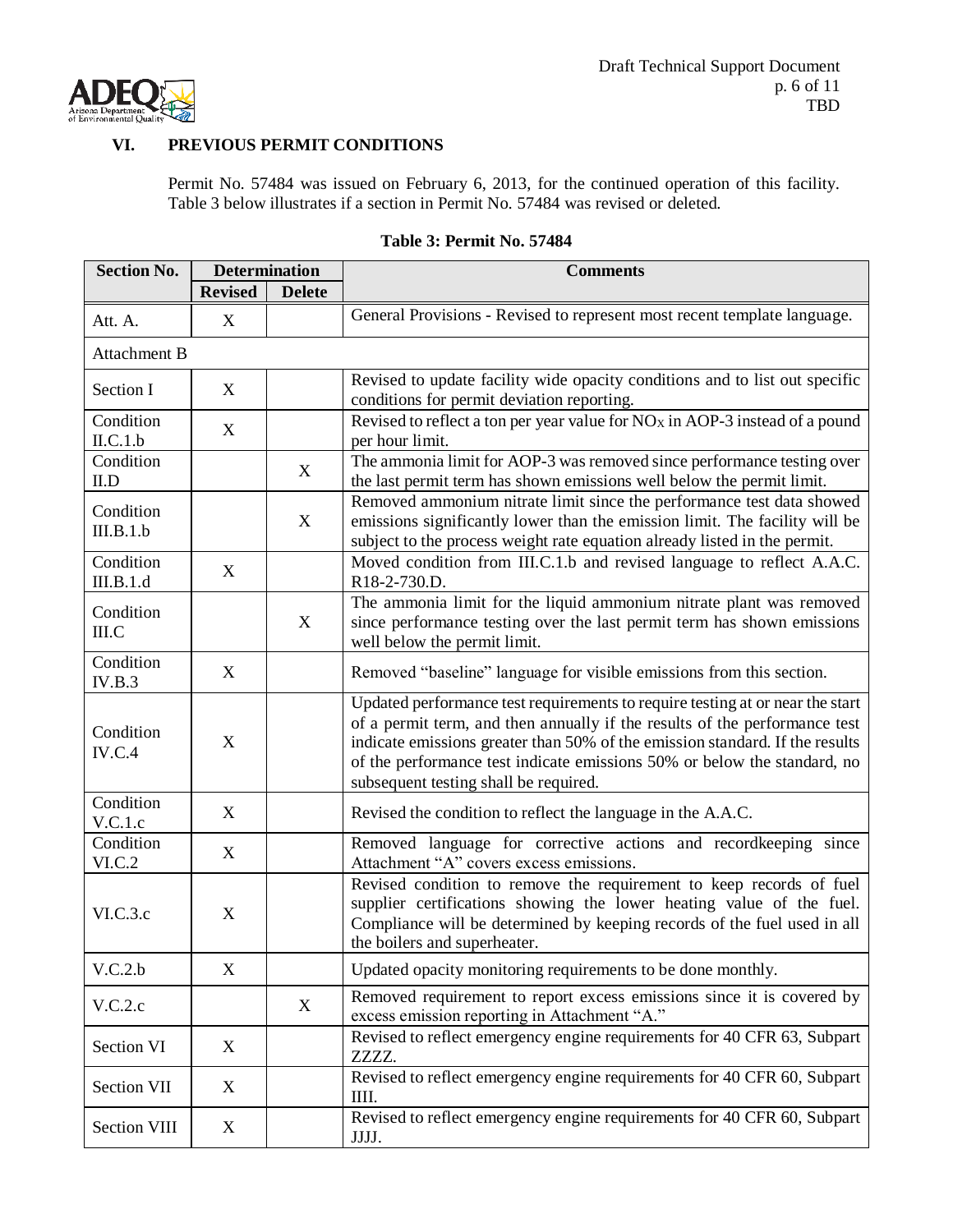

| Section XI                  | X |   | Section revised to represent most current language for facility wide fugitive<br>emissions.                                                                             |
|-----------------------------|---|---|-------------------------------------------------------------------------------------------------------------------------------------------------------------------------|
| <b>Section XII</b>          |   | X | Removed Mobile Source Requirements section.                                                                                                                             |
| <b>Section XIII</b>         | X |   | Revised to remove abrasive blasting since none is performed at the facility.                                                                                            |
| Attachment<br>$\mathcal{L}$ |   | X | Attachment D, the Ammonia Emissions Reduction Plan, was removed<br>because the ammonia emissions for both AOP-3 and the ANS plant were<br>well below the permit limits. |

### **VII. RECORDKEEPING AND MONITORING REQUIREMENTS**

- **A.** Nitric Acid Plants (AOP-3 and AOP-4)
	- 1. ANPI is required to operate and maintain a COMS on AOP-3 and AOP-4 to monitor and record the opacity of exhaust gases on a continuous basis.
	- 2. ANPI is required to operate and maintain CEMS on AOP-3 and AOP- to monitor and record the emissions of NOx on a continuous basis.
	- 3. ANPI is required to operate and maintain a CERMS on AOP-3 to monitor and record the flow of exhaust gases on a continuous basis.
	- 4. ANPI is required to record daily, the amount of nitric acid produced and the hours of operation of AOP-3 and AOP-4.
- **B.** Ammonium Nitrate Solution Plant
	- 1. ANPI is required to maintain records of the results of annual and semi-annual inspections performed on the scrubber.
	- 2. ANPI is required to conduct monthly visual surveys of emissions emanating from the Neutralizer.
- **C.** Ammonium Nitrate Prill Plant

ANPI is required to perform a bi-weekly survey of visible emissions emanating from the stacks of the Prill Plant.

- **D.** Boilers and AOP-4 Superheater
	- 1. ANPI is required to perform quarterly surveys of visible emissions emanating from the stacks of the boilers and superheater.
	- 2. ANPI is required to keep records of fuel used in all the boilers and superheater.
- **E.** Internal Combustion Engines
	- 1. ANPI is required to keep records of fuel supplier certifications or letters from fuel suppliers to demonstrate compliance with the sulfur content limit, containing information regarding the name of the fuel supplier and lower heating value of the fuel.
	- 2. ANPI is required to perform a monthly survey of visible emissions emanating from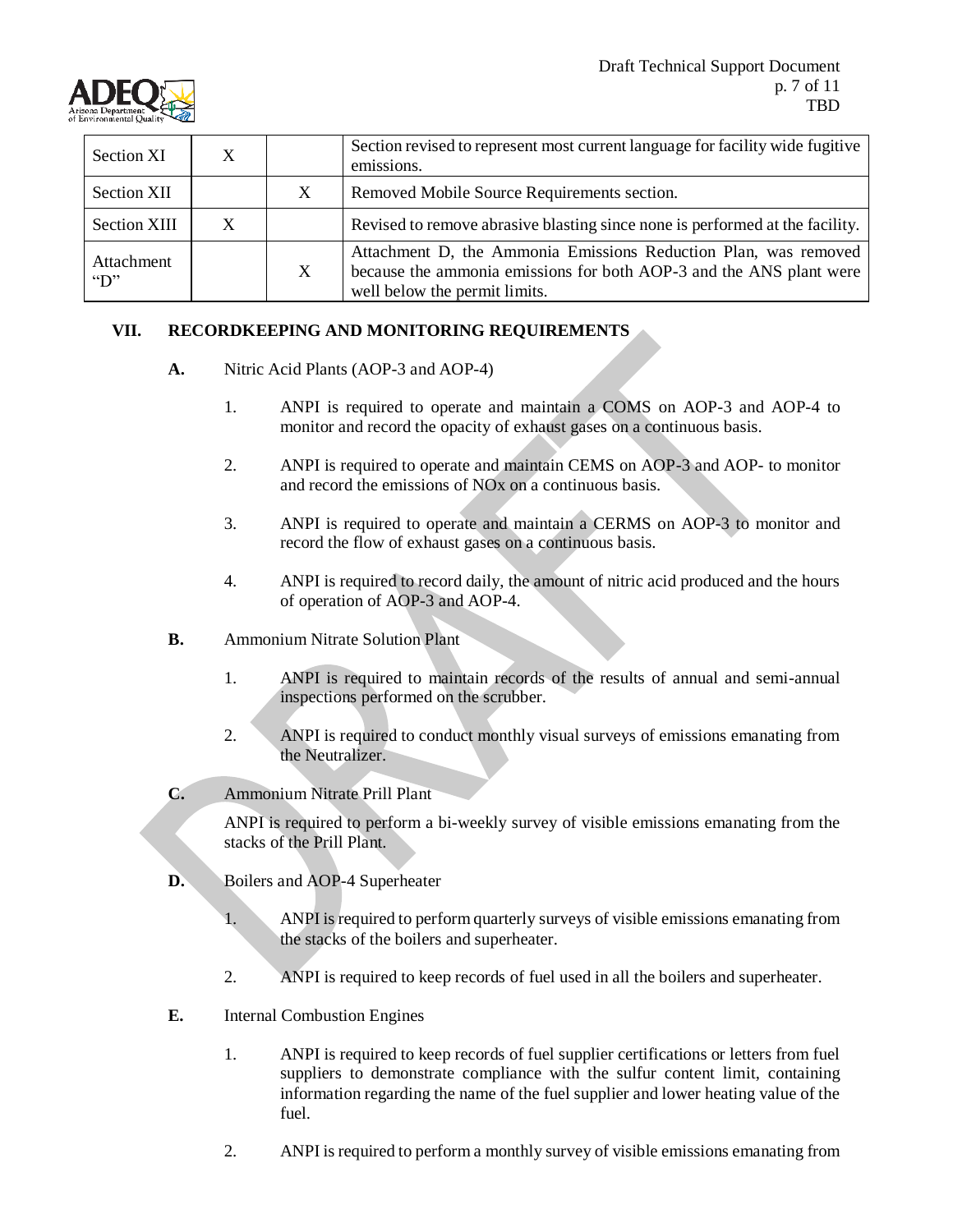

the stacks of the internal combustion engines.

- 3. ANPI is required to maintain records of each malfunction of operation or the air pollution control and monitoring equipment.
- 4. ANPI is required to keep records of maintenance conducted on the stationary RICE.
- 5. ANPI shall keep records of actions taken to minimize emissions during periods of malfunction.
- 6. If an oil analysis is performed, ANPI shall keep records of the parameters that are analyzed if an oil analysis is performed.
- 7. If the emergency engine does not meet the standards to non-emergency engines, ANPI shall keep records of the hours of operation of the engine using the nonresettable hour meter.
- **F.** Diesel Fire Pump

ANPI is required to maintain records of the reasons for operation and the duration of operation of the fire pump engine.

**G.** New Emergency Spark Ignition Engine

ANPI is required to maintain records of conducted maintenance, certification, if applicable, the hours of operation for both emergency and non-emergency operations, and a description of what classified the operation as an emergency.

**H.** Gasoline Dispensing Facility

ANPI is required to maintain records of monthly throughput of gasoline (total volume of gasoline that is loaded into, or dispensed from the gasoline storage tank at the GDF during a month).

### **I.** Gasoline Storage Tank

ANPI is required to, for the gasoline storage tank, maintain a file, of the typical Reid vapor pressure, the dates of storage and the dates on which the storage vessel is empty.

- **J.** Miscellaneous Storage Tanks/ Truck Emulsion Plant/ Cooling Towers
	- 1. Storage tanks

ANPI is required to perform, a bi-weekly survey of visible emissions emanating from each miscellaneous storage tank.

2. Truck Emulsion Plant

ANPI is required to record the number of transport trucks loaded with emulsion and mixed fuel.

- **K.** Fugitive Dust
	- 1. ANPI is required to maintain records of any actions taken to prevent the release of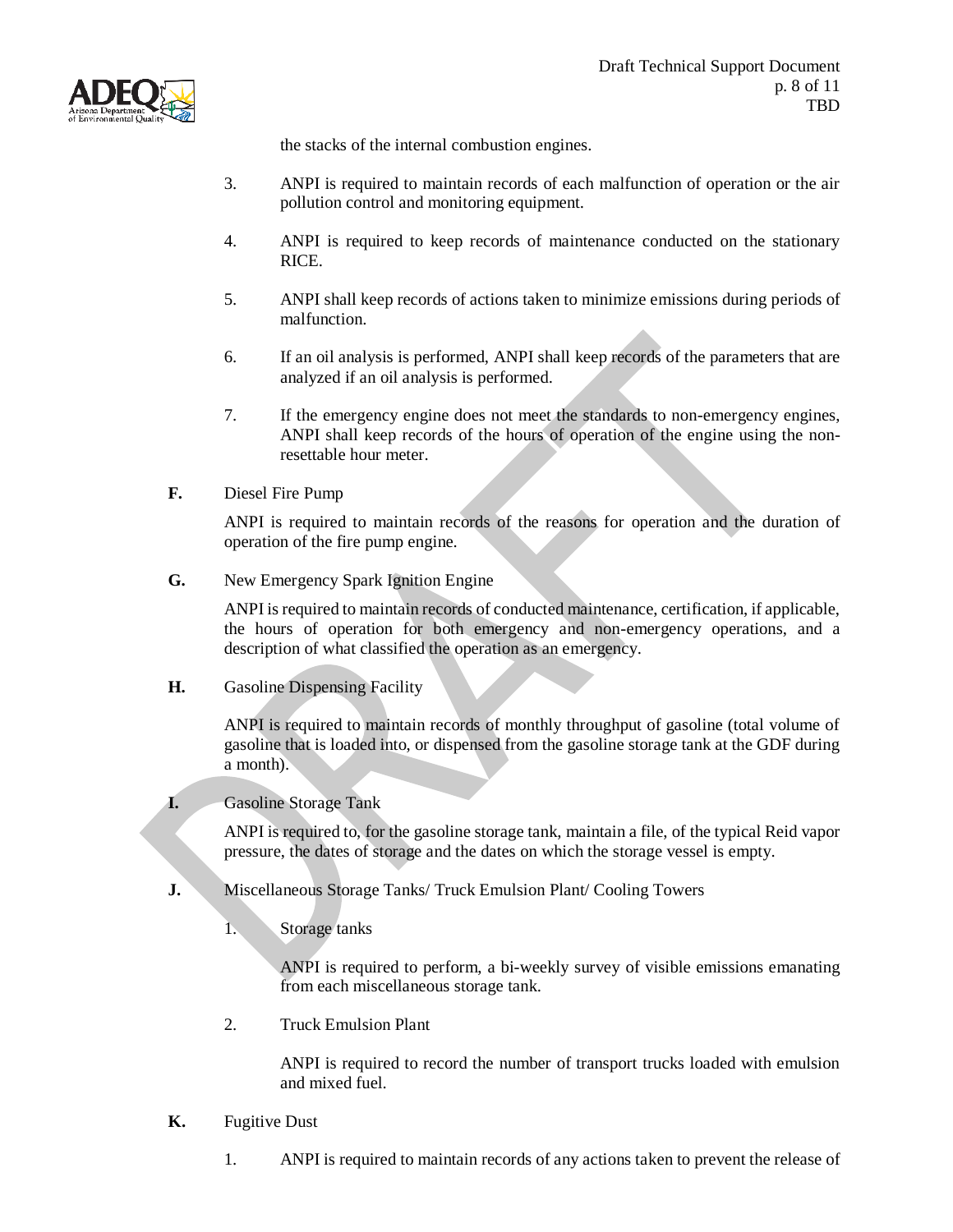

fugitive dust emissions.

- 2. ANPI is required to perform a bi-weekly survey of visible emissions emanating from open areas, roadways and streets, and material handling operations at the facility.
- **L.** Periodic Activities
	- 1. Spray Painting
		- a. The date the project was conducted;
		- b. The duration of the project;
		- c. Type of control measures employed;
		- d. Safety Data Sheets (SDS) for all paints and solvents used in the project; and
		- e. The amount of paint consumed during the project.
	- 2. Demolition/Renovation

ANPI shall keep all required records in a file. The required records shall include the "NESHAP Notification for Renovation and Demolition Activities" form and all supporting documents.

### **VIII. PERFORMANCE TESTING REQUIREMENTS**

Particulate Matter

ANPI is required to conduct performance tests for particulate matter at or near the start of the permit term for the prill tower. If the results of the test indicate the emission rate is greater than 50% of the emission standard, subsequent annual performance tests shall be required. If the results of the performance test indicate emission rates are less than or equal to 50% of the emission standard, no subsequent performance tests shall be required for the permit term.

| <b>Permit Number/</b>              | <b>Issued Date</b> | <b>Description of Changes</b>                                                                                                                                 |
|------------------------------------|--------------------|---------------------------------------------------------------------------------------------------------------------------------------------------------------|
| <b>Permit Type</b>                 |                    |                                                                                                                                                               |
| $60087 -$ Minor Permit<br>Revision | July 21, 2014      | Authorizes the change of status of the 830-hp natural<br>gas fired generator and 350-hp diesel generator from<br>non-emergency to emergency.                  |
| $63087 -$ Minor Permit<br>Revision | January 5, 2016    | Addition of a 96-hp natural gas-fired emergency<br>generator and incorporation of 40 CFR 63, Subpart<br>JJJJ.                                                 |
| 64324 – Minor Permit<br>Revision   | September 29, 2016 | Addition of a mixed fuel operations used in the<br>emulsion process or to be sold.                                                                            |
| $69224 -$ Minor Permit<br>Revision | March 26, 2018     | Authorizes nitric acid to be stored in an existing<br>ammonium nitrate storage tank. The tank is vented<br>to a scrubber to minimize $NOX$ . Replacement of a |

## **IX. PERMIT REVISION HISTORY**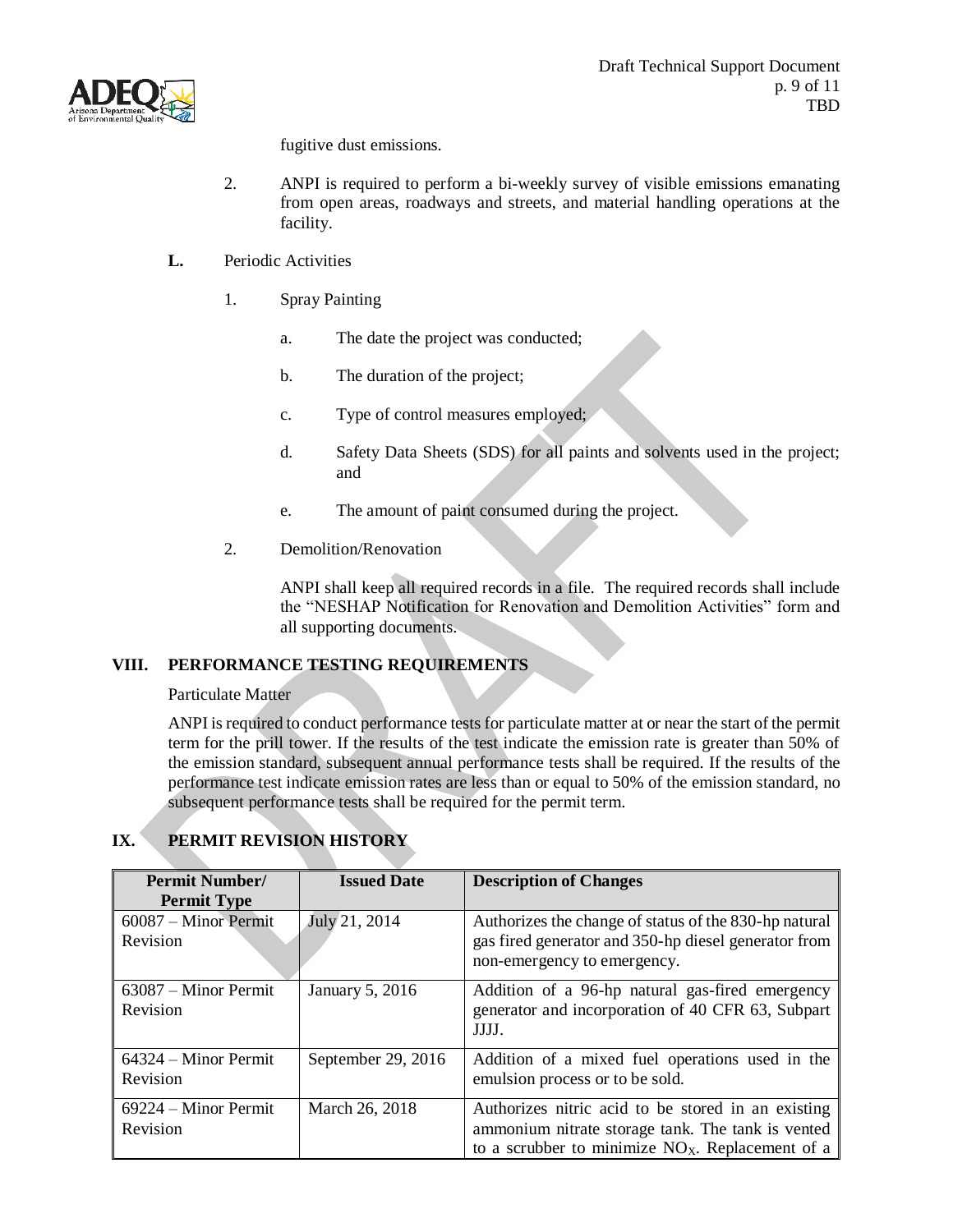

| <b>Permit Number/</b><br><b>Permit Type</b> | <b>Issued Date</b> | <b>Description of Changes</b>                                                                                                                       |
|---------------------------------------------|--------------------|-----------------------------------------------------------------------------------------------------------------------------------------------------|
|                                             |                    | wastewater filtration system for the prill plant and<br>Tank 174. Automation of ANS and AN20 fertilizer<br>batching. Removal of four storage tanks. |
| $72338 -$ Minor Permit<br>Revision          | September 12, 2018 | Authorizes the use of hydrogen peroxide injections<br>for controlling $NOX$ emissions from Tank 102.                                                |

### **X. COMPLIANCE HISTORY**

The facility was subjected twenty three (23) facility inspections and thirty seven (38) file/report reviews between the years 2014 and 2018 and, based on these, the following six (6) cases were initiated against Apache Nitrogen Products, Inc.:

**A.** Case No. 155558

ADEQ's review of Apache Nitrogen Products, Inc.'s January 30, 2015 Quarterly Report of Excess Emissions and Monitoring Systems Performance for the 4th calendar quarter of 2014 revealed that ANPI did not calibrate, maintain and operate its AOP-3 COMS and AOP-4 COMS daily to allow continuous opacity monitoring of the opacity of exhaust gases from AOP-3 and AOP-4 nitric acid production facilities which resulted in the COMS being inoperable for extended periods of time. A Notice of Violation (NOV) was issued to ANP on February 17, 2015. ANPI complied with the conditions of the NOV and the case was closed on November 30, 2015

### **B.** Case No. 160513

Upon inspection of the facility on December 8, 2015, the ADEQ inspectors observed a plume of particulate matter being emitted from the top of the prill tower. After observing the plume of the particulate matter, the ADEQ inspectors performed an ALT-082, Digital Opacity Camera System (DOCS) II observation and results indicated an opacity of 27%. An NOV was issued to ANPI on December 18, 2015. ANP complied with the conditions of the NOV and the case was closed on January 28, 2016.

### **C.** CV2015-011332

Between the years 2010 and 2013, ANPI failed to pass several of their performance tests for ammonia and ammonium nitrate for the Neutralizer and the performance test for ammonia and RATA testing for the CEMS for AOP-3. The CV was signed on September 24, 2015 which required that ANPI pass their performance and RATA testing for AOP-3 and the Neutralizer for the following three years of testing. ANPI completed the requirements of the CV in October 2018, and the CV was closed.

### **D.** Case 174094

During an onsite inspection, ANPI could not provide documentation for the following: Natural Gas Fired 830 Empire CAT emergency generator, the Diesel Fired 350 hp emergency air compressor, the 73 hp Diesel Fire Pump, or the oil analysis completed for the emergency generator. During the same inspection, the opacity of the prill tower exceeded the 20% opacity limit. The case was dismissed on February 22, 2018 when ANP provided the appropriate documentation.